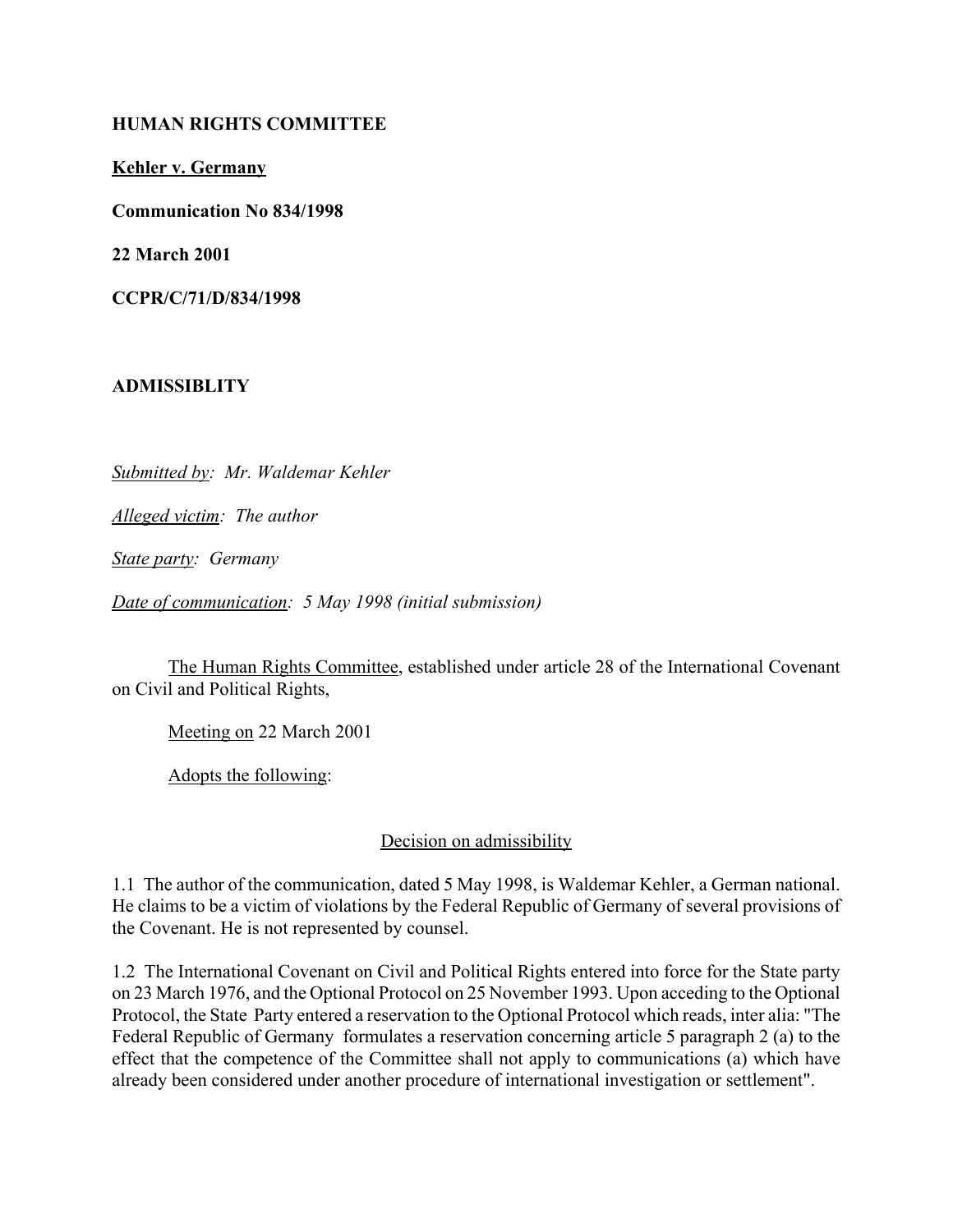#### **The facts as presented**

2.1 The author's two children, Sonja and Nina, were born on 30 December 1981 and 20 February 1983 respectively from his marriage to Anita Kehler. After the author suffered long-term disability through an accident and illness, the spouses separated, with the wife moving out of the common dwelling with both daughters on 29 May 1995.

2.2 By provisional order of 12 June 1995, the Dieburg Local (Family) Court granted the mother the right to determine the place of residence of the children during the period of separation. On 28 June 1995, the court referred the proceedings to the Tuttlingen Local Court after oral hearing, as the author had previously applied to the latter court for custody to be granted to himself. On 7 August 1995, following the children's indication that they wished to remain with their mother, the Tuttlingen court upheld the provisional arrangement of the right to determine place of residence which had been made by the Dieburg court.

2.3 On 17 October 1995, following representations by the author that the children's expressed wishes were not free of pressures, the Tuttlingen court ordered a psychiatric examination of the children. Multiple individual interviews with both children and parents as well as psychiatric tests indicated that these wishes were genuine. Accordingly, on 21 February 1996, the Tuttlingen court confirmed the award of custody to the mother. The author was provided with access to the children one weekend per month and further holiday access. The author's appeal against that decision was rejected by the Stuttgart Higher Regional Court on 20 September 1996. On 5 June 1997, the Dieburg court ordered the author to pay maintenance for the children and their mother.

2.4 On 18 July 1997, the author wrote to the Tuttlingen court seeking enforcement of the visiting arrangements. The judge stated that the court was not in a position to enforce the judgment as the author's children now refused to see him. On 27 October 1997, the Dieburg court rejected an application by the author for transfer of custody of the children and a fine for the mother following an unsuccessful attempted visit to the children.

2.5 On 20 January 1998, the Frankfurt Higher Regional Court amended the custody arrangements, providing the author with more frequent access to the children every second Saturday of the month from 11 am to 5 pm. The court ordered that this arrangement was to be complied with by both parties upon pain of financial penalty. On 25 March 1998, the Federal Constitutional Court rejected the author's constitutional complaint.

2.6 On 25 May 1998, the European Commission of Human Rights declared inadmissible the author's complaint, which had been filed on 1 September 1996 and registered on 3 October 1997 under file No. 38012/97, finding that the application did not disclose any appearance of a violation of the rights and freedoms set out in the European Convention or its Protocols.

## **The complaint**

 3. The author claimed violations of his and his children's rights, which look to raise issues primarily under articles 23 and 24 of the Covenant. He initially focussed on the contention that the deprivation of access to his children by the mother constituted child abduction and that State complicity existed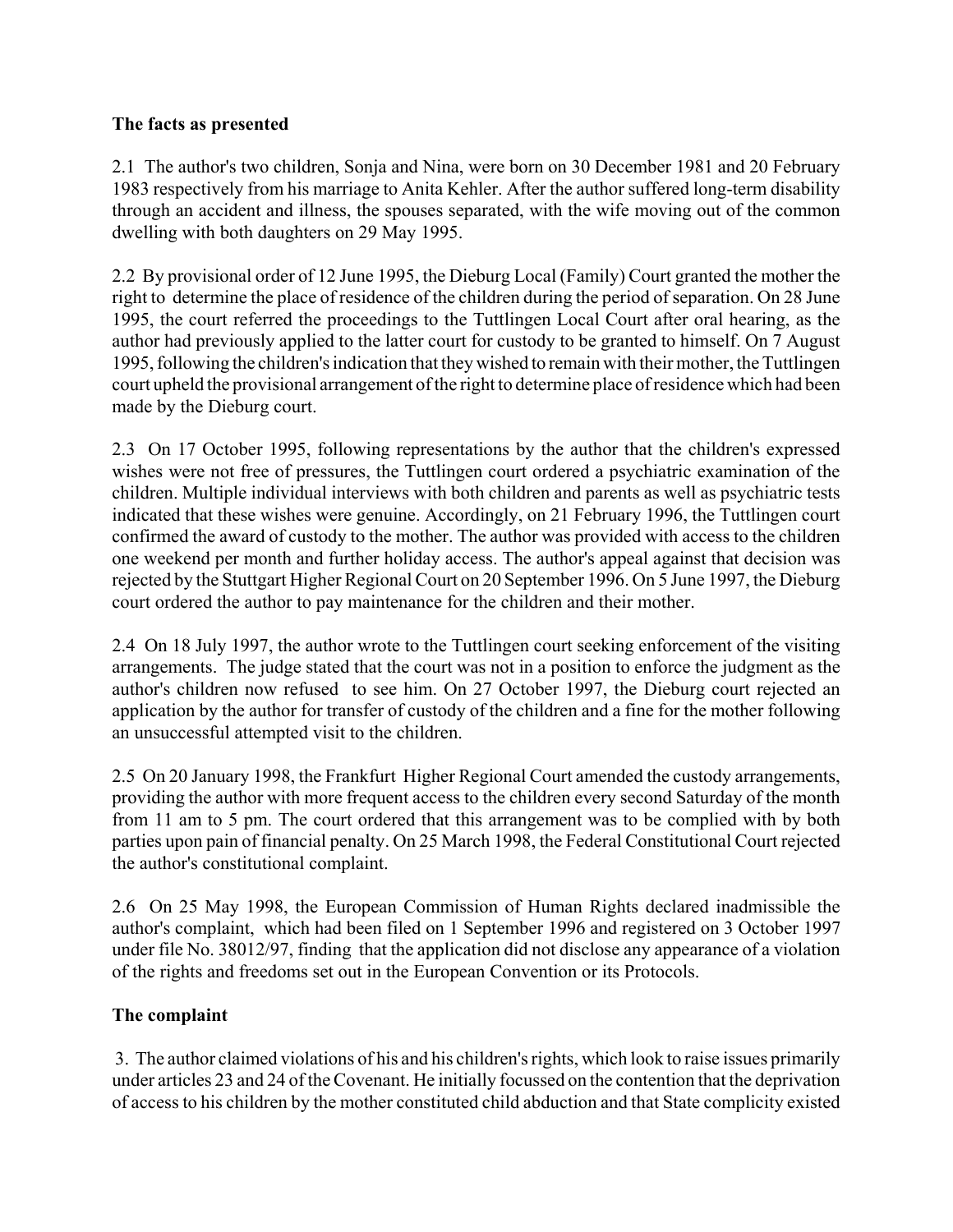in a failure to enforce access and in the failure to bring criminal charges against the author's former wife. More recently the author contends that visiting arrangements requiring him, in condition of serious disability, to travel long distances to visit his children constitutes torture.

# **The State party's information and observations with regard to the admissibility of the communication**

4.1 The State party considers it manifest that the communication has already been considered under another procedure of international investigation or settlement, and the Committee's competence is therefore excluded by paragraph (a) of the State party's reservation.

4.2 The State party further contends that there are considerable doubts as to whether domestic remedies have been exhausted. Since the Federal Constitutional Court does not provide the grounds upon which the application was rejected and the author has not supplied his application to the Court, the fact that the Federal Constitutional Court did not accept a claim for adjudication is not of itself sufficient, in this multi-faceted and prolonged litigation, to demonstrate that domestic remedies have been exhausted.

4.3 The State party also considers the communication to be seriously deficient in the material transmitted and the statements made which fail to specify any objective reason for the application and requests that the author be asked to supply further clarification. In particular, the State party argues that the author does not reveal which domestic decisions he is contesting, nor in which respect(s) the author considers a violation of the Covenant to have occurred.

# **Author's response to the State party's information and observations with regard to the admissibility of the communication**

5. In response to the State party's submissions, the author makes a variety of comments on recent German law and jurisprudence regarding family issues, correspondence with members of Parliament and others, general discussion on international cross-border cases of child abduction in Germany and other countries, accounts of his state of health and medical history, and repeated allegations as to the conduct of his wife and other persons involved in his cases.

# **Issues and proceedings before the Committee**

6.1 Before considering any claims contained in a communication, the Human Rights Committee must, in accordance with article 87 of its rules of procedure, decide whether or not it is admissible under the Optional Protocol to the Covenant.

6.2 The Committee notes the State party's contention that paragraph (a) of the reservation entered upon its accession to the Optional Protocol excludes the Committee's competence to examine the author's claim because the same matter has already been considered under another procedure of international investigation or settlement. In this connection, the State party has informed the Committee that the European Commission of Human Rights declared the author's complaint inadmissible on 3 October 1997, finding that the application did not disclose any appearance of a violation of the rights and freedoms set out in the European Convention or its Protocols. In view of